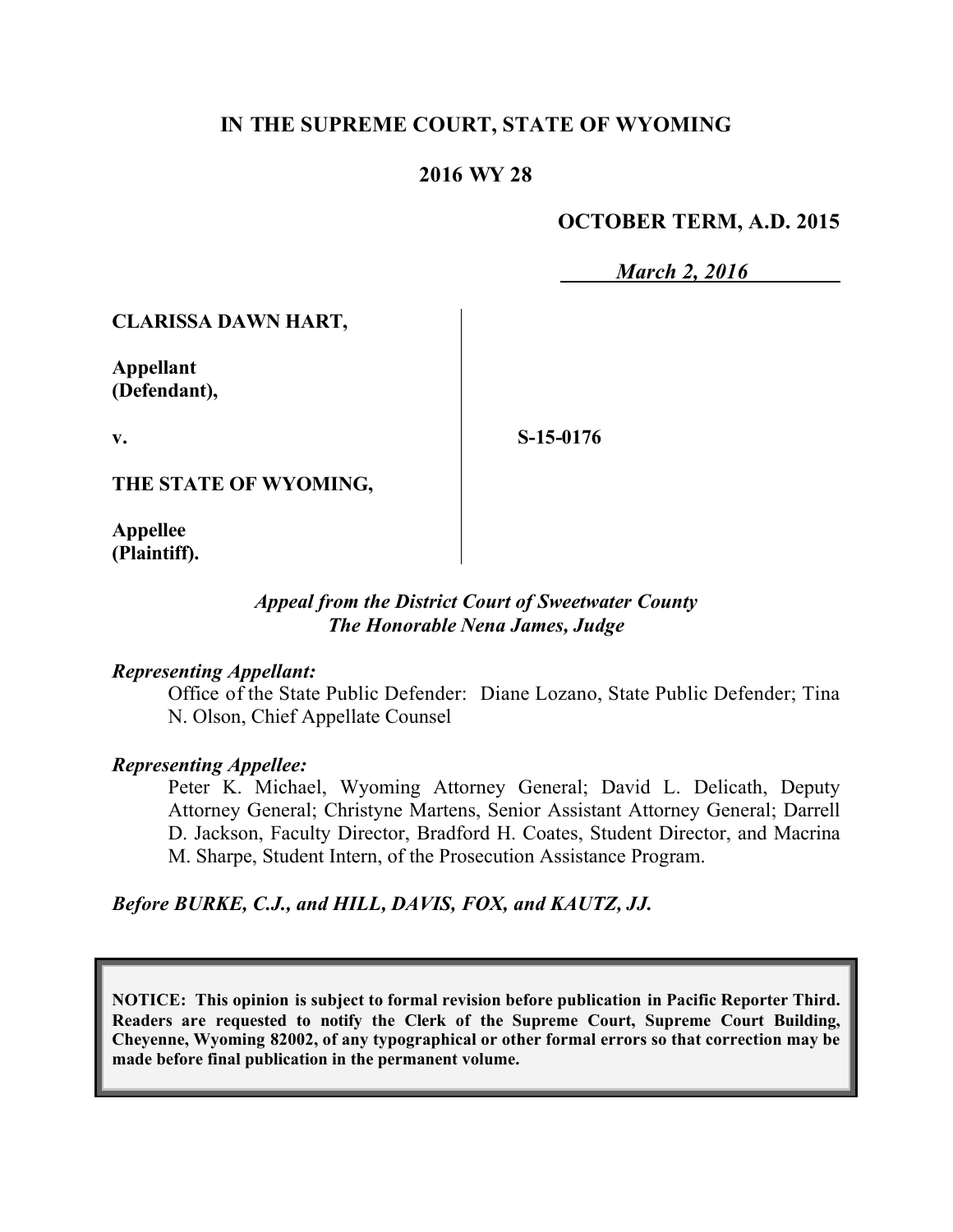**DAVIS**, Justice.

[¶1] Appellant Clarissa Hart challenges a district court order denying her motion for sentence reduction. We affirm.

### **ISSUE**

[¶2] Did the district court abuse its discretion by denying Appellant's motion for sentence reduction?

## **FACTS**

[¶3] The underlying facts of the offense are not particularly material to the issue before us. Suffice it to say that Appellant pled guilty to felony shoplifting. Her plea was held in abeyance and she received a deferral pursuant to Wyo. Stat. Ann. § 7-13-301. She was placed on supervised probation for four years. If she had successfully completed this period of probation, she would have been discharged without a felony conviction.

[¶4] However, three years later the State filed a petition to revoke Appellant's probation. It alleged that she violated the conditions of that probation on two separate occasions. She was convicted in Utah of driving under the influence of drugs and of being in possession of synthetic narcotics. She also possessed or used alcohol and marijuana while back in Wyoming. Based upon the petition, a bench warrant was issued, and Appellant was arrested.

[¶5] At the probation revocation hearing, Appellant appeared *pro se* and admitted to the allegations of the petition. The district court entered the guilty plea that was held in abeyance under § 7-13-301. Appellant was sentenced to not less than four nor more than six years in the Wyoming Women's Center.<sup>1</sup>

[¶6] Appellant subsequently filed a motion for sentence reduction pursuant to W.R.Cr.P. 35(b). In support of it, she asserted that she completed substance abuse treatment, earned her G.E.D., and participated in numerous other rehabilitation programs. The district court denied the motion without a hearing, and Appellant timely perfected this appeal.

<sup>&</sup>lt;sup>1</sup> Appellant did not appeal the judgment and sentence. However, she subsequently filed a petition with this Court asking for restoration of her direct appeal right, claiming she was denied her right to be represented by counsel. We denied the petition. *See Hart v. State*, S-15-0212 (Wyo. Sep. 15, 2015).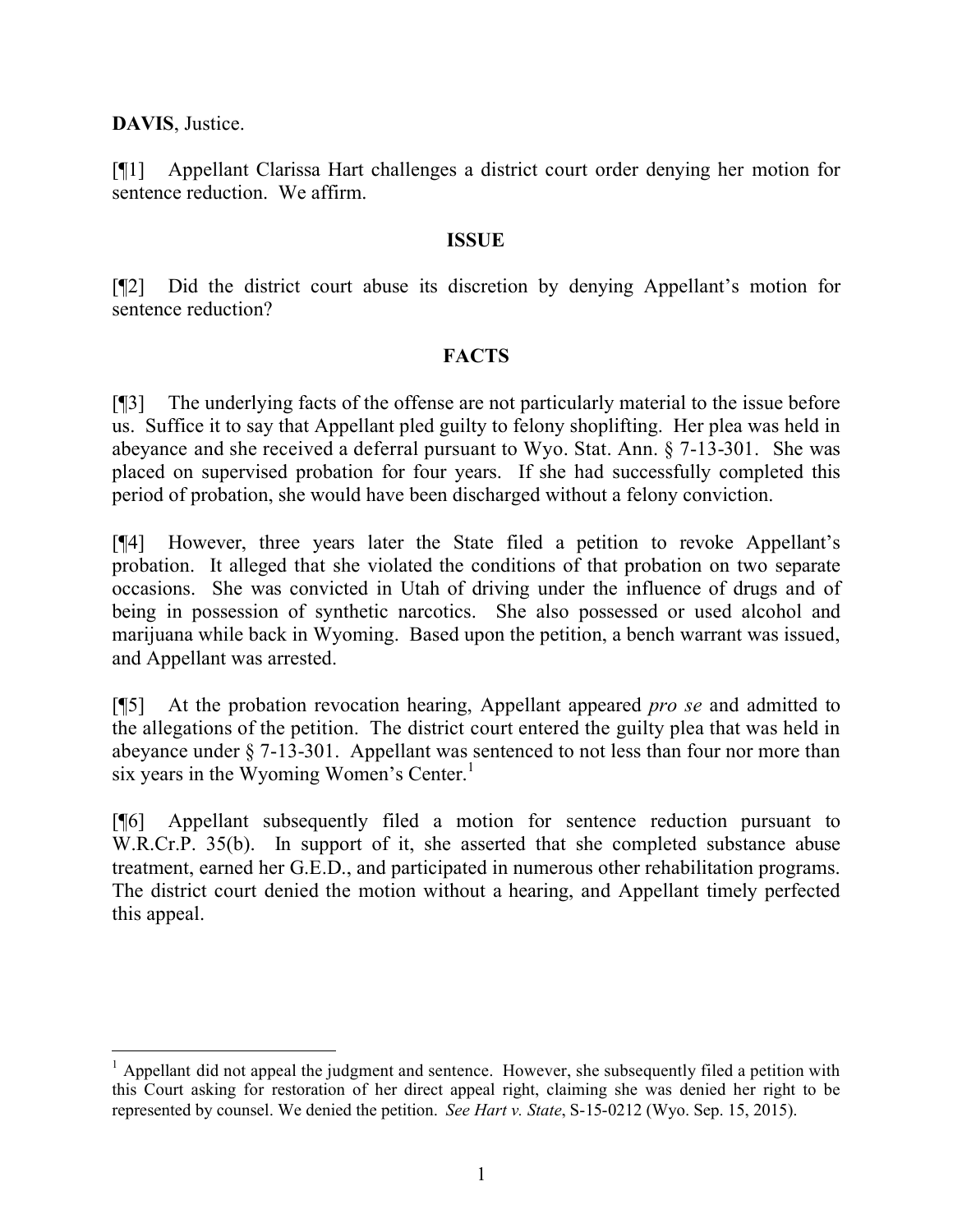#### **STANDARD OF REVIEW**

[¶7] Our standard or review regarding the denial of a motion for sentence reduction is as follows:

> The district court has broad discretion in determining whether to reduce a defendant's sentence, and we will not disturb its determination absent an abuse of discretion. The sentencing judge is in the best position to decide if a sentence modification is appropriate, and is free to accept or reject information submitted in support of a sentence reduction at its discretion. Our objective on review is not to weigh the propriety of the sentence if it falls within the sentencing range; we simply consult the information in front of the court and consider whether there was a rational basis from which the district court could reasonably draw its conclusion. Because of the broad discretion given to the district court in sentencing, and our significant deference on appeal, this Court has demonstrated many times in recent years that it is a very difficult bar for an appellant to leap seeking to overturn a sentencing decision on an abuse of discretion argument.

*Chapman v. State*, 2015 WY 15, ¶ 7, 342 P.3d 388, 391 (Wyo. 2015) (citations and quotation marks omitted).

#### **DISCUSSION**

[¶8] Wyoming's rule governing motions for sentence reduction states in pertinent part:

A motion to reduce a sentence may be made . . . within one year after receipt by the court of a mandate issued upon affirmance of the judgment or dismissal of the appeal, or within one year after entry of any order or judgment of the Wyoming Supreme Court . . . having the effect of upholding, a judgment of conviction. . . . The court shall determine the motion within a reasonable time. Changing a sentence from a sentence of incarceration to a grant of probation shall constitute a permissible reduction of sentence under this subdivision. The court may determine the motion with or without a hearing.

W.R.Cr.P. 35(b).